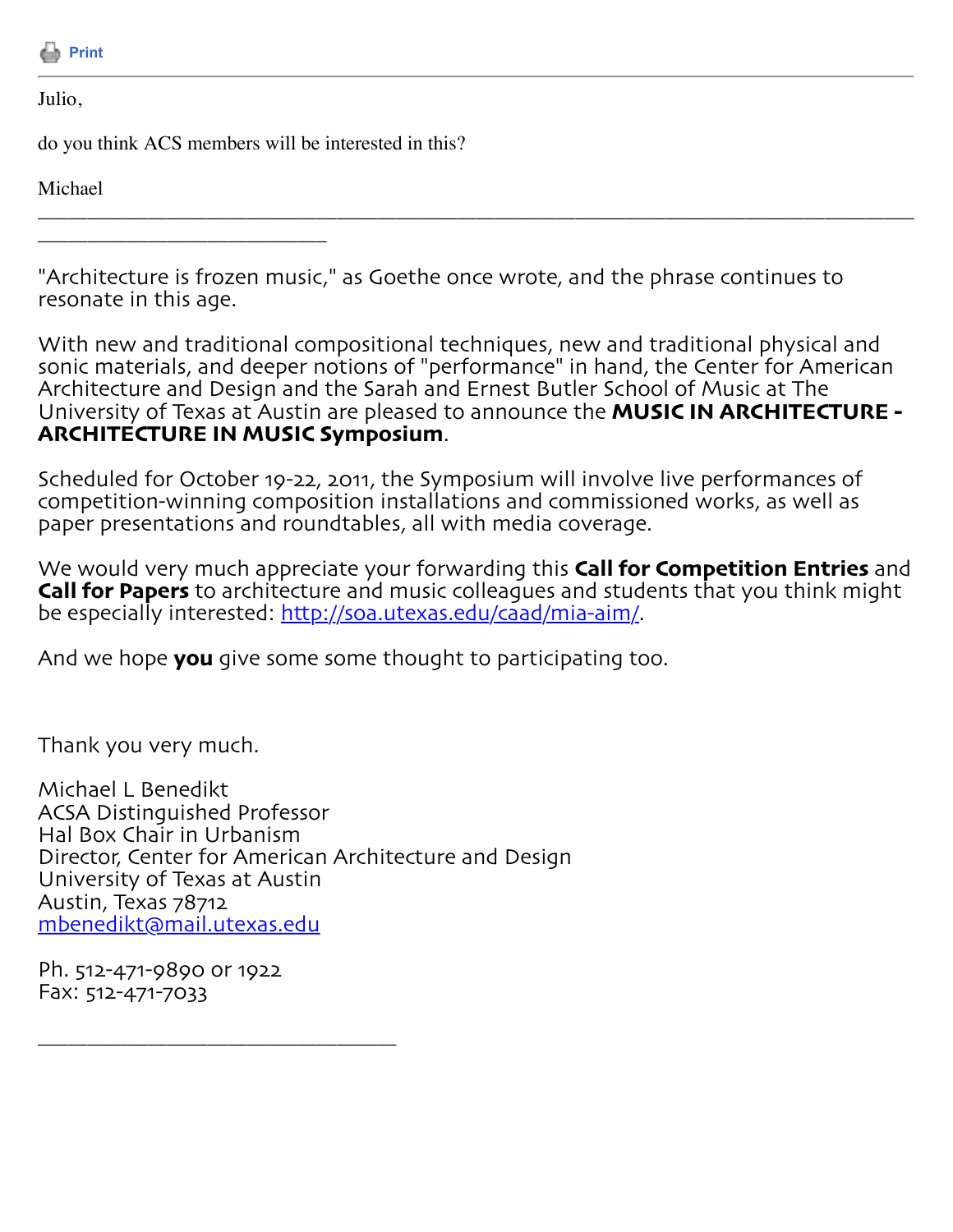## On Feb 2, 2011, at 12:20 PM, Bermudez, Julio wrote:

Dear ACS members,

Here are two announcements of conference opportunities.

7th Annual IASESP Conference (International Association For The Study Of Environment, Space, And Place) At the Southern Connecticut State University: April 29 - May 1, 2011 Conference Theme: The Spacing Of Festive Enactments Abstracts due: Feb 10, 0211 <http://www.towson.edu/iasesp/papers.htm>

The Thirty-Sixth Annual Conference of the International Merleau-Ponty Circle will be held at Concordia College, Moorhead, MN. The dates are September 15-17, 2011, and the theme of the conference will be "Flesh, Truth, Sacred Life." Professor Susan O'Shaughnessy will be the conference director. Conference keynote speakers will be Richard Kearney, Charles B. Seelig Chair of Philosophy at Boston College, and Emmanuel de Saint Aubert, École Normale Supérieure and Husserl Archives, Paris, France. Essays dealing with the specific theme of the conference will be given priority, but all essays having to do with Merleau-Ponty's philosophy will be considered. The deadline for paper and panel submissions is May 15, 2011. Paper submissions are limited to a maximum of 4500 words so they can be read in no longer than 30 minutes. For further information, go to the Call for Papers on the Merleau-Ponty Circle website (www.uri.edu/artsci/phl/impc) or the 2011 conference website: www.concordiacollege.edu/merleauponty/

------------------------------------------------- Julio Bermudez, Ph.D. Associate Professor